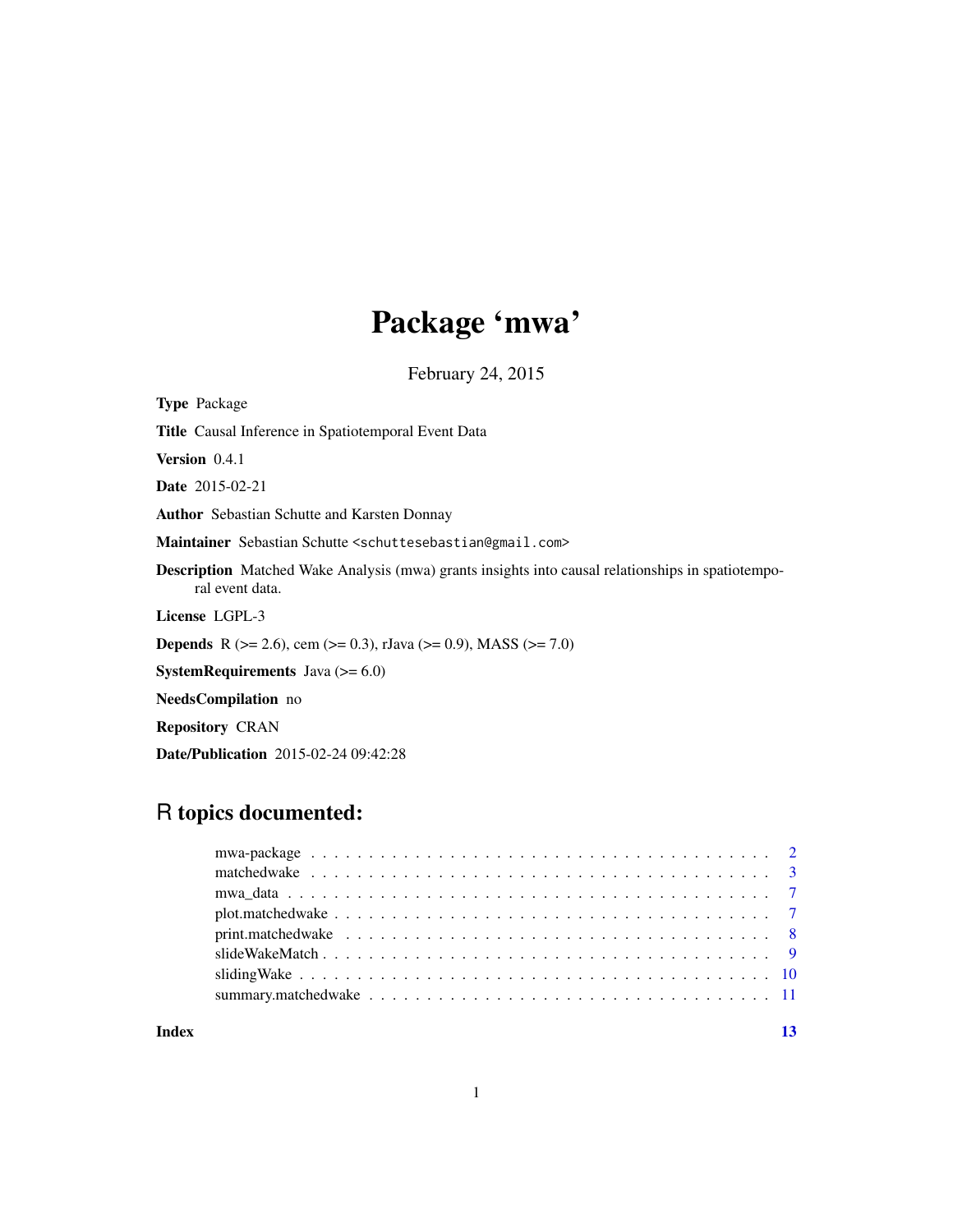<span id="page-1-1"></span><span id="page-1-0"></span>mwa-package *Matched Wake Analysis (mwa): Analyzing causal relationships in spatiotemporal event data*

#### **Description**

The package is designed to analyze causal relationships in spatially and temporally referenced data. Specific types of events might affect subsequent levels of other events. To estimate the corresponding effect, treatment, control, and dependent events are selected from the empirical sample. Treatment effects are established through automated matching and a diff-in-diffs regression design. The analysis is repeated for various spatial and temporal offsets from the treatment events.

#### Details

The full functionality of **mwa** is given through [matchedwake](#page-2-1), which relies on a small set of auxiliary methods. Note that print(), summary() and plot() commands are overloaded to return outputs specific to class matchedwake. For performance reasons, the iterative counting is done in Java using the rJava interface.

**IMPORTANT**: The size of the Java heap space has to be set before first calling the package via library(mwa) since JVM size cannot change once it has been initialized. This also implies that R has to be restarted if another library was already using a JVM in order for the heap space option to have any effect. To set the heap space to 1 GB, for example, use options (java.parameters = "-Xmx1g") (512 MB is the default size).

## Author(s)

Sebastian Schutte and Karsten Donnay

## References

Schutte, S., Donnay, K. (2014). "Matched wake analysis: Finding causal relationships in spatiotemporal event data." *Political Geography* 41:1-10.

#### See Also

[matchedwake](#page-2-1), [slidingWake](#page-9-1), [slideWakeMatch](#page-8-1), [print](#page-0-0), [summary](#page-0-0), [plot](#page-0-0)

## Examples

```
# Loading sample data
data(mwa_data)
# Specify required parameters:
# - 2 to 10 days in steps of 2
t_{width} < -c(2,10,2)# - 2 to 10 kilometers in steps of 2
spat\_window \leftarrow c(2,10,2)
```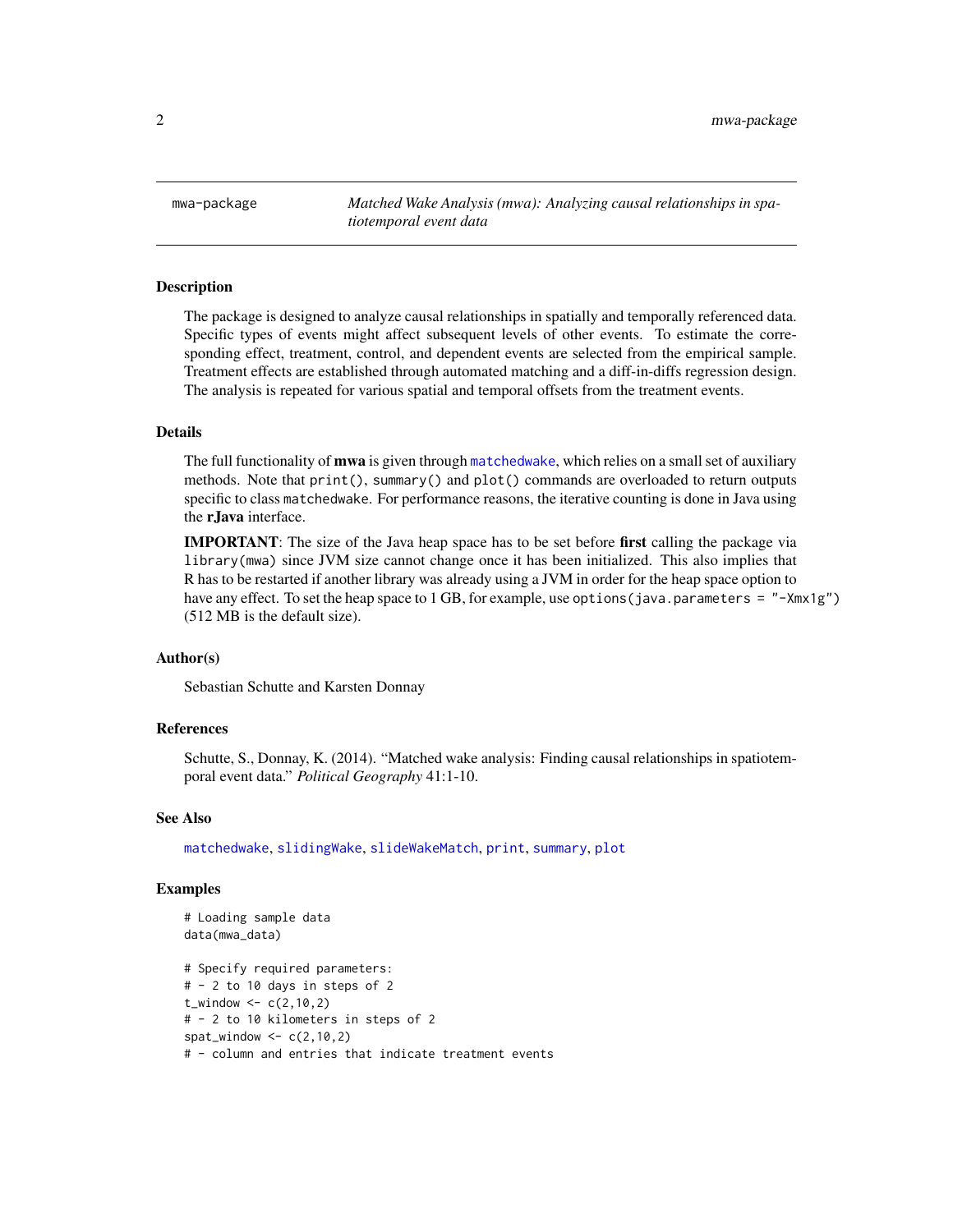## <span id="page-2-0"></span>matchedwake 3

```
treatment <- c("type","treatment")
# - column and entries that indicate control events
control <- c("type","control")
# - column and entries that indicate dependent events
dependent <- c("type","dependent")
# - columns to match on
matchColumns <- c("match1","match2")
# Specify optional parameters:
# - use weighted regression (default estimation method is "lm")
weighted <- TRUE
# - temporal units
t_unit <- "days"
# - match on counts of previous treatment and control events
TCM <- TRUF
## Not run:
# Execute method:
results <- matchedwake(mwa_data, t_window, spat_window, treatment, control, dependent,
                       matchColumns, weighted = weighted, t\_unit = t\_unit, TCM = TCM)
# Plot results:
plot(results)
# Return detailed summary of results:
summary(results, detailed = TRUE)
## End(Not run)
```
<span id="page-2-1"></span>matchedwake *Estimate Treatment Effect for Sliding Spatiotemporal Windows*

#### **Description**

This function performs the Matched Wake Analysis (mwa), which consists of two steps: counts for previous and posterior events are established for different spatial and temporal offsets from treatment and control events. After that, the treatment effect is estimated in a difference-in-differences regression design. For performance reasons, the iterative counting is done in Java using the **r**Java interface.

IMPORTANT: The size of the Java heap space has to be set before first calling the package via library(mwa) since JVM size cannot change once it has been initialized. This also implies that R has to be restarted if another library was already using a JVM in order for the heap space option to have any effect. To set the heap space to 1 GB, for example, use options (java.parameters = "-Xmx1g") (512 MB is the default size).

#### Usage

```
matchedwake(data, t_window, spat_window, treatment, control,
```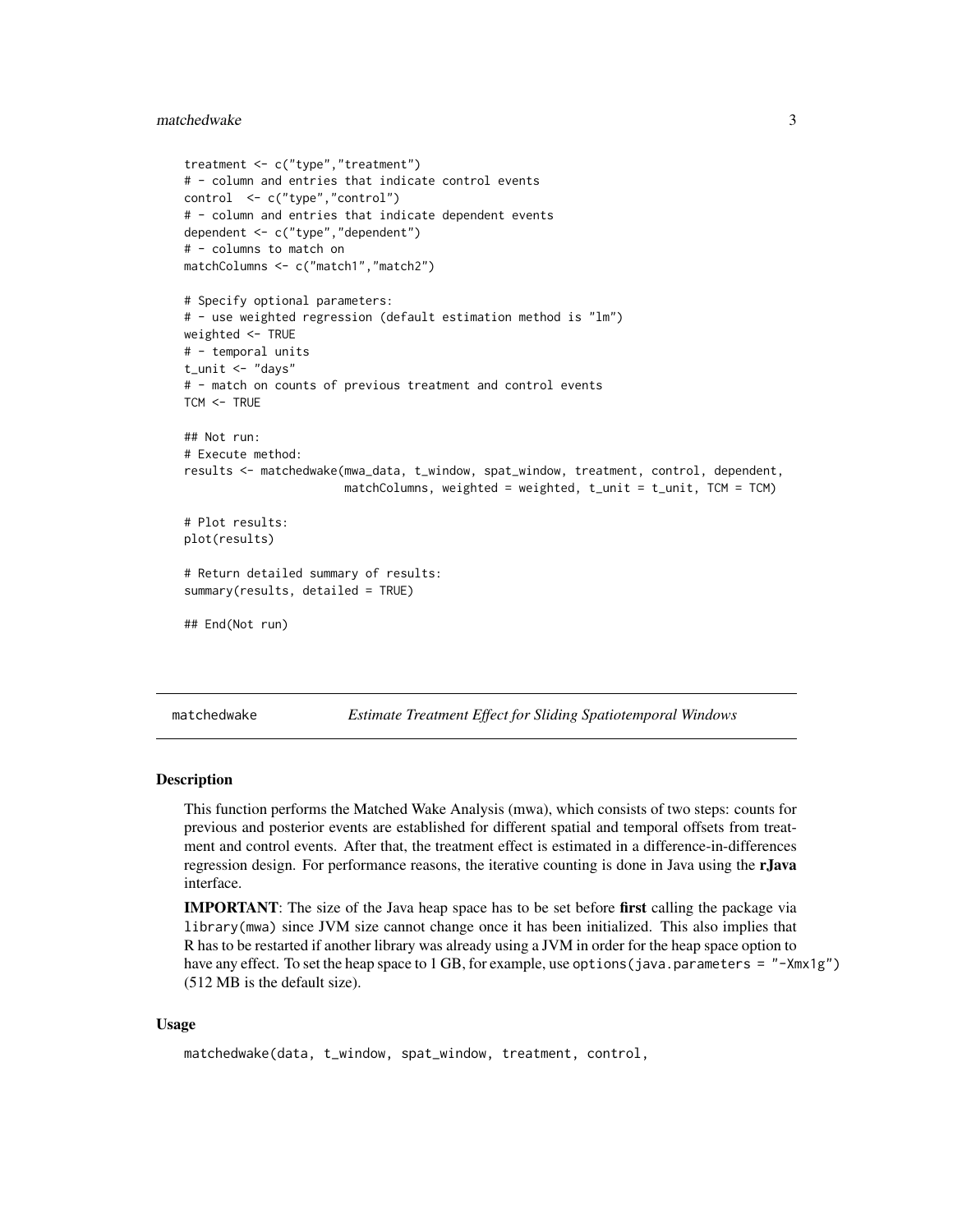```
dependent, matchColumns, t_unit = "days", estimation = "lm",
weighted = FALSE, estimationControls = c(), TCM = FALSE,
deleteSUTVA = FALSE, alpha1 = 0.05, alpha2 = 0.1,
match.default = TRUE, ...)
```
## Arguments

| data               | data. frame containing the observations. See Details.                                                                          |  |
|--------------------|--------------------------------------------------------------------------------------------------------------------------------|--|
| t_window           | specification of temporal windows in t_units. See Details.                                                                     |  |
| spat_window        | specification of spatial windows in kilometers. See Details.                                                                   |  |
| treatment          | vector of Strings identifying which type of events serve as treatments. See De-<br>tails.                                      |  |
| control            | vector of Strings identifying which type of events serve as controls. See Details.                                             |  |
| dependent          | vector of Strings identifying which type of events are affected by treatment. See<br>Details.                                  |  |
| matchColumns       | vector of Strings indicating the columns to match on. See Details.                                                             |  |
| t_unit             | String specifying the temporal units to be used, either "days", "hours", "mins"<br>or "secs". Default = "days". See Details.   |  |
| estimation         | String specifying method used for estimation, "lm", "att" or "nb". Default =<br>"1m". See Details.                             |  |
| weighted           | Boolean specifying whether regression is weighted (only affects estimations us-<br>ing "lm" or "att"). Default = FALSE.        |  |
| estimationControls |                                                                                                                                |  |
|                    | vector of Strings indicating additional control dimensions to be included in the<br>estimation. See Details.                   |  |
| <b>TCM</b>         | Boolean to select whether the method should match on counts of previous treat-<br>ment and control instances. Default = FALSE. |  |
| deleteSUTVA        | Boolean to select whether overlapping treatment and control episodes are deleted.<br>$Default = FALSE.$                        |  |
| alpha1             | first significance level used for the analysis and plots. Default = $0.05$ .                                                   |  |
| alpha2             | second significance level used for the analysis and plots. Default = $0.1$ .                                                   |  |
| match.default      | Boolean to select whether observations are matched using cem. Default = TRUE.                                                  |  |
| .                  | optional parameters that can be passed to the methods used for matching and<br>estimation. See Details.                        |  |

## Details

The method expects data to be a data.frame. Dates must be given in column timestamp and formatted as a date string with format "YYYY-MM-DD hh:mm:ss". Alternatively, a POSIX Date can be specified using the same format. data must also contain two entries called lat and lon for the geo location of each entry.

t\_window specifies the minimal and maximal temporal window sizes and corresponding steps used in the iteration. Required syntax is c(min\_window, max\_window, step\_size) with step\_size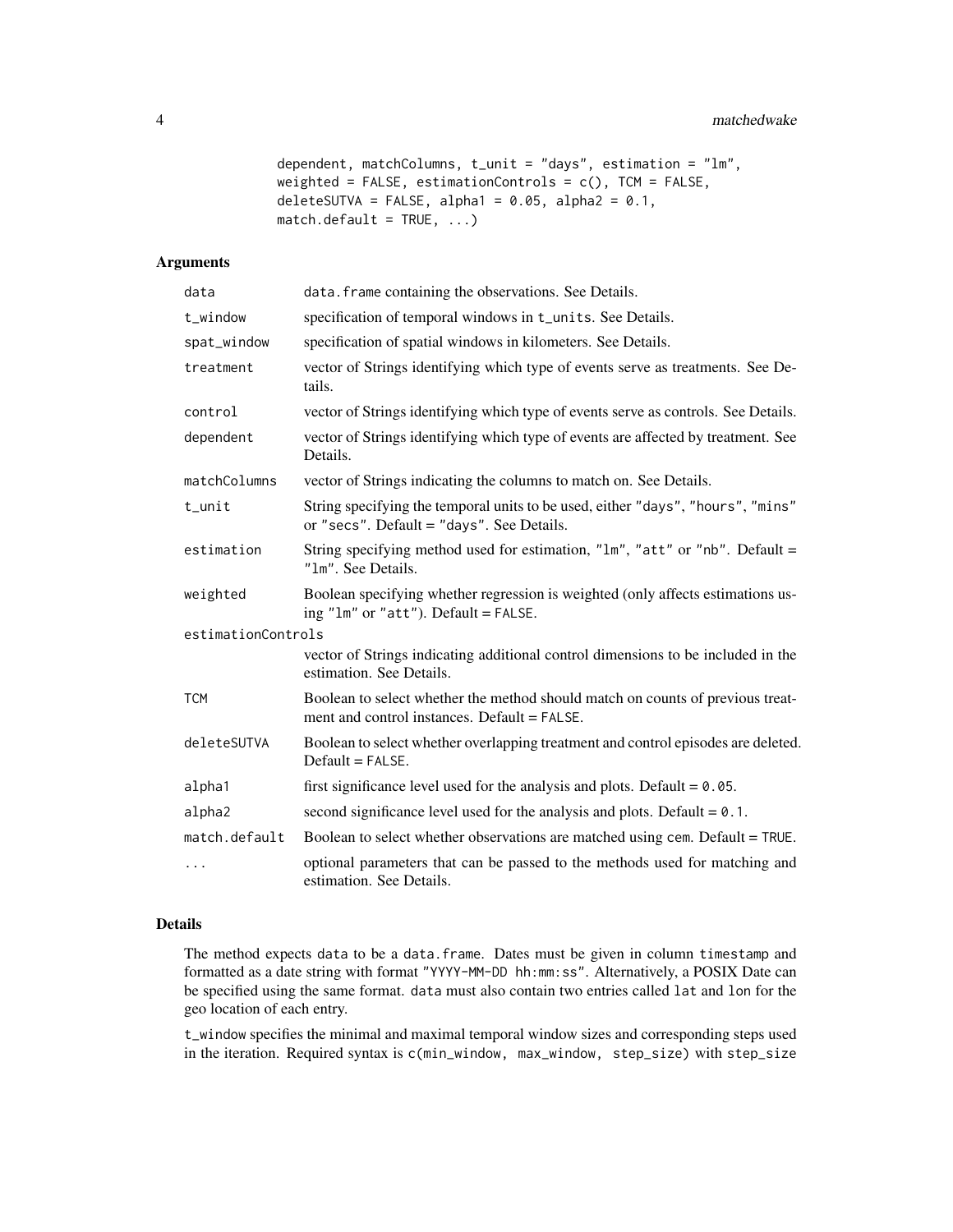## <span id="page-4-0"></span>matchedwake 5

in units of t\_unit. The spatial window spat\_window is specified in the same way with kilometers as units.

treatment, control and dependent define which category of events is considered to be treatment, control and dependent cases respectively. The required syntax is c(column\_name, value) where column\_name must be entered as String and value can be Numeric, Boolean, or a String.

matchColumns selects the columns in data used for matching. Matching variables are expected to be coded together with every treatment and control type event and are assumed to reflect a set of suitable matching variables (what is suitable will, of course, vary from case to case).

The optional argument t\_unit specifies the temporal resolution for which the analysis is to be conducted, one of either "days", "hours", "mins" or "secs". If the time stamps provided in data are more precise than the resolution they are truncated accordingly.

mwa estimates treatment effects using a diff-in-diffs regression design, i.e. "dependent\_post ~ dependent\_pre + treatment" (where "pre" and "post" refer to pre and post intervention). Three different methods can be chosen using estimation: a linear model ("1m", stats), all models available through ("att", cem) or a count dependent model (" $g$ lm.nb", **MASS**). For regressions using "lm" or "att" weighted sets whether or not the regression is weighted by the number of treatment vs. control cases. Additional control variables can be specified via estimationControls. For example, if estimationControls =  $c("covariate1")$ , the package automatically modifies the estimation formula to "dependent\_post  $\sim$  dependent\_pre + covariate1 + treatment". In this case the output then also not only returns the estimate and p value for treatment but further returns the coefficients and p values for all additional control variables.

The package supports full inheritance for optional arguments of the following methods: [cem](#page-0-0) and [att](#page-0-0) (cem),  $\text{lm}$  $\text{lm}$  $\text{lm}$  (stats), g $\text{lm}$ .nb (MASS). To guarantee unique inputs for each method, options have to entered into matchedwake() using a prefix that consists of the method name separated by ".". For example, in order for [cem](#page-0-0) to return an exactly balanced dataset simply add cem.  $k2k = TRUE$  as optional argument.

## Value

Returns an object of class matchedwake, which is a list of objects with the following slots:

| estimates | data. frame with estimates and p values for all spatial and temporal windows<br>considered. For estimation = "lm" it also returns a pseudo $R^2$ value. If<br>additional control dimensions were included in the estimation, it further returns<br>the corresponding coefficients and p values.                                                                                              |
|-----------|----------------------------------------------------------------------------------------------------------------------------------------------------------------------------------------------------------------------------------------------------------------------------------------------------------------------------------------------------------------------------------------------|
| matching  | data. frame with detailed matching statistics for all spatial and temporal win-<br>dows considered. Returns the number of control and treatment episodes, L1<br>metric, percent common support. All values are given both pre and post match-<br>ing.                                                                                                                                        |
| SUTVA     | data. frame with detailed statistics on the degree of overlaps of the spatiotem-<br>poral cylinders. Returns the fraction of cases in which two or more treatment (or<br>control) episodes overlap ("SO": same overlap) and the fraction of overlapping<br>treatment and control episodes ("MO": mixed overlap). All values are given pre<br>and post matching and for the full time window. |
| wakes     | data. frame providing the information for the spatiotemporal cylinders (or wakes)<br>for all spatial and temporal windows considered. Returns the eventID (i.e.<br>the index of the event in the time-ordered dataset), treatment (1: treatment                                                                                                                                              |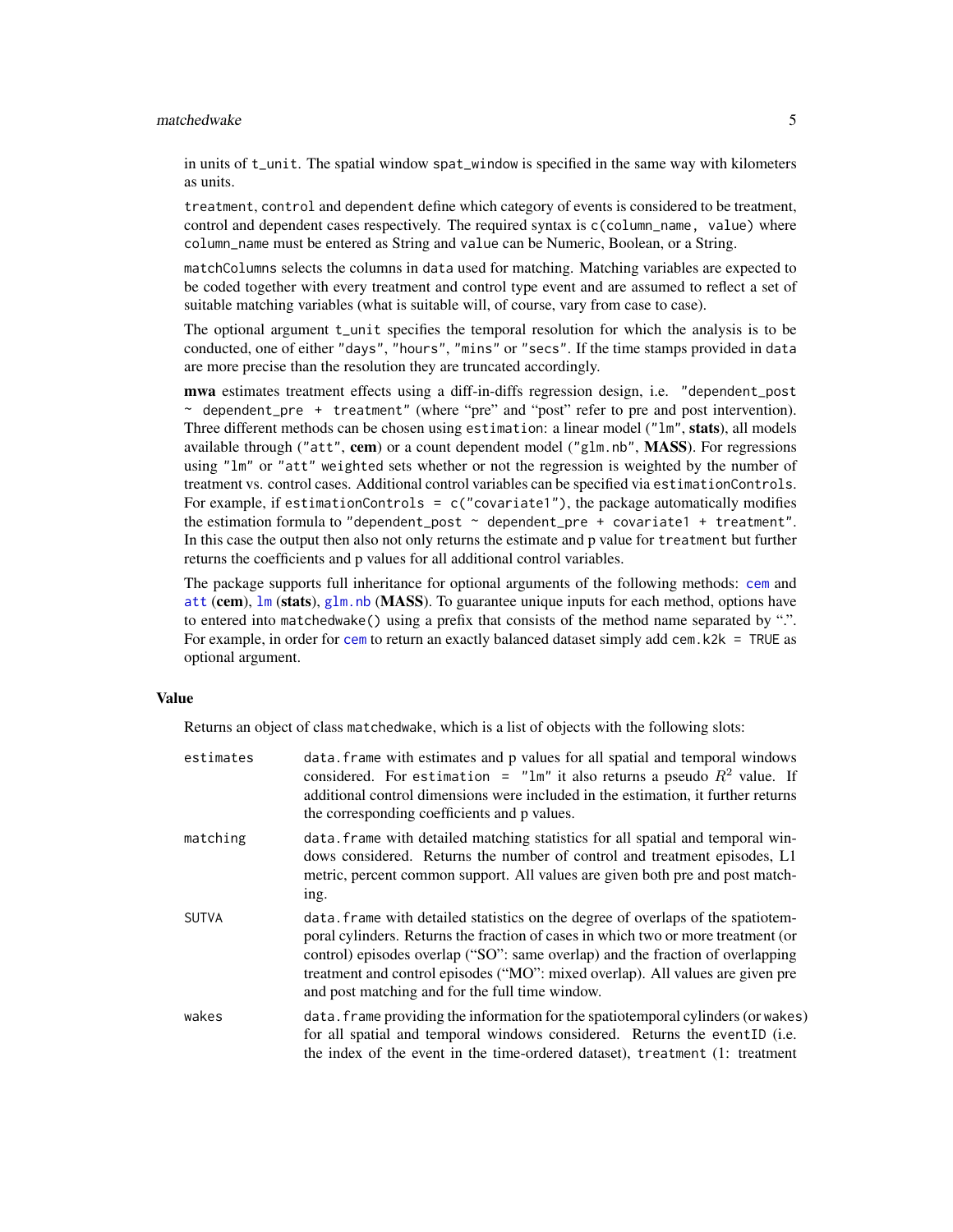<span id="page-5-0"></span>

|            | episode, 0: control episode), counts of dependent events, overlaps ("SO" and |
|------------|------------------------------------------------------------------------------|
|            | "MO") pre and post intervention, and the matching variables.                 |
| parameters | list of all arguments passed to the method.                                  |
| call       | the call.                                                                    |

## Author(s)

Sebastian Schutte and Karsten Donnay.

## References

Schutte, S., Donnay, K. (2014). "Matched wake analysis: Finding causal relationships in spatiotemporal event data." *Political Geography* 41:1-10.

## See Also

[mwa-package](#page-1-1), [slidingWake](#page-9-1), [slideWakeMatch](#page-8-1), [print.matchedwake](#page-7-1), [summary.matchedwake](#page-10-1), [plot.matchedwake](#page-6-1)

## Examples

```
# Loading sample data
data(mwa_data)
# Specify required parameters:
# - 2 to 10 days in steps of 2
t_window \leq c(2, 10, 2)# - 2 to 10 kilometers in steps of 2
spat_window \leq c(2,10,2)# - column and entries that indicate treatment events
treatment <- c("type","treatment")
# - column and entries that indicate control events
control <- c("type","control")
# - column and entries that indicate dependent events
dependent <- c("type","dependent")
# - columns to match on
matchColumns <- c("match1","match2")
# Specify optional parameters:
# - use weighted regression (default estimation method is "lm")
weighted <- TRUE
# - temporal units
t_unit <- "days"
# - match on counts of previous treatment and control events
TCM < - TRUE
## Not run:
# Execute method:
results <- matchedwake(mwa_data, t_window, spat_window, treatment, control, dependent,
                       matchColumns, weighted = weighted, t_unit = t_unit, TCM = TCM)
```
# Plot results: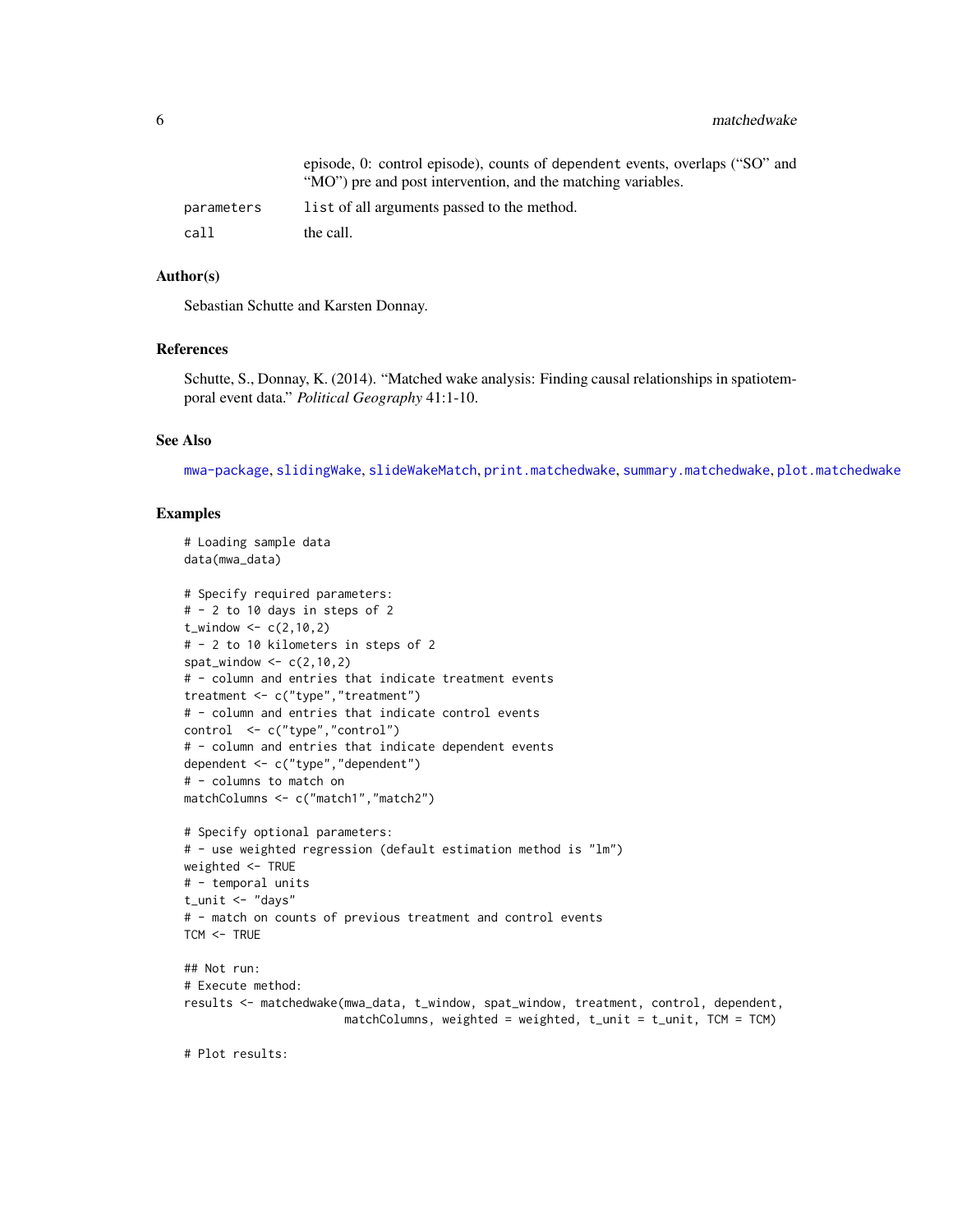#### <span id="page-6-0"></span>mwa\_data 7

plot(results) # Return detailed summary of results: summary(results, detailed = TRUE)

## End(Not run)

mwa\_data *Data to Illustrate the Functionality of mwa*

#### Description

This artificial data set illustrates how **mwa** can be used to identify causal effects. Treatment, control, and dependent events are referenced in time and space. Increased levels of dependent events following treatments can be visually and numerically analyzed using the package.

#### Usage

data(mwa\_data)

#### Format

A data. frame containing observations.

#### Source

Monte Carlo Simulations. See supplementary information of Schutte and Donnay (2014).

## References

Schutte, S., Donnay, K. (2014). "Matched wake analysis: Finding causal relationships in spatiotemporal event data." *Political Geography* 41:1-10.

<span id="page-6-1"></span>plot.matchedwake *Plot Function for Objects of Class* matchedwake

#### Description

Overloads the default plot() for objects of class matchedwake. Returns a contour plot: The lighter the color the larger the estimated treatment effect. The corresponding standard errors are indicated by shading out some of the estimates: No shading corresponds to  $p < alpha1$  for the treatment effect in the diff-in-diffs analysis. Dotted lines indicate p-values between alpha1 and alpha2 and full lines indicate  $p > alpha2$ . The cells indicating effect size and significance level are arranged in a table where each field corresponds to one specific combination of spatial and temporal sizes.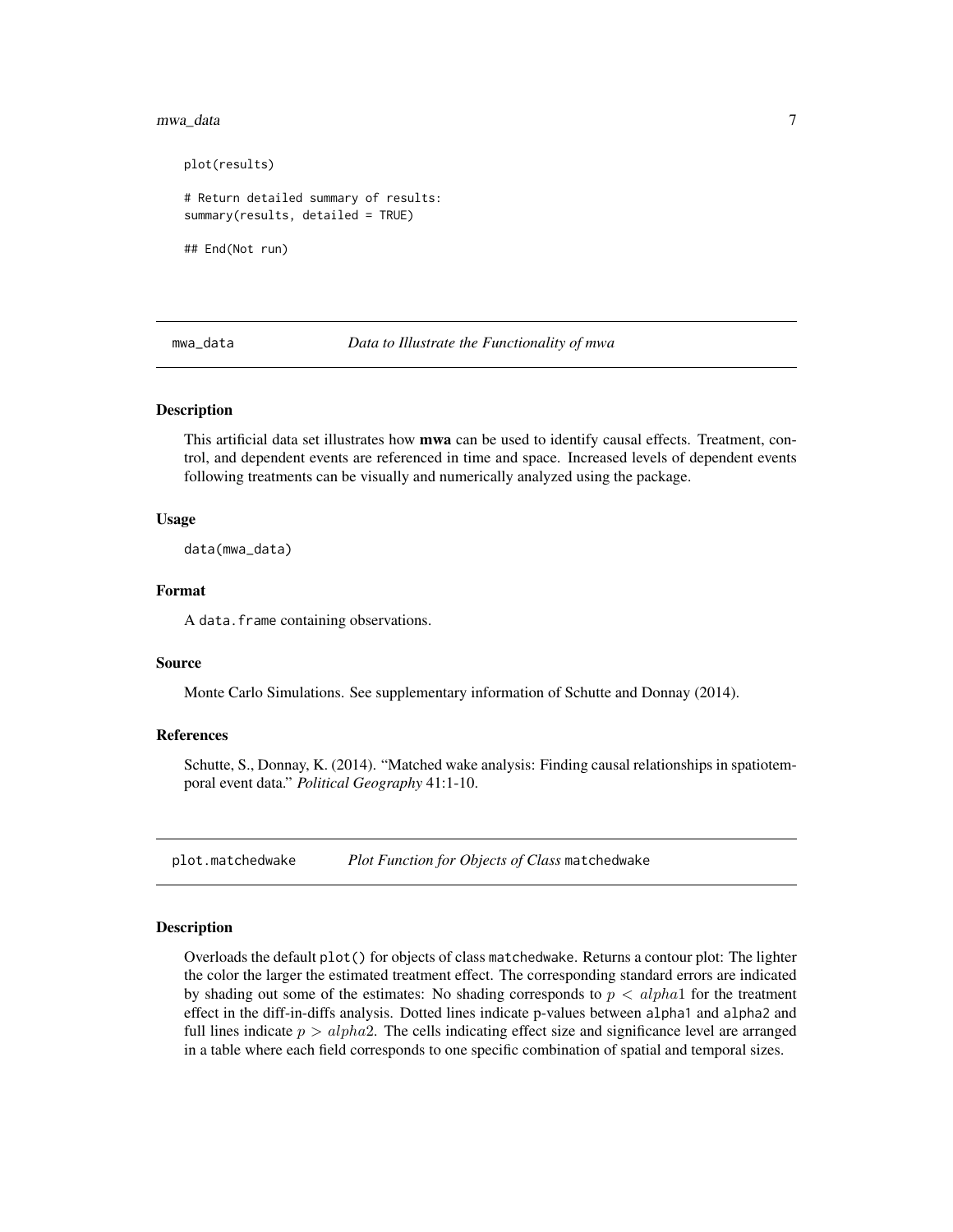#### <span id="page-7-0"></span>Usage

```
## S3 method for class 'matchedwake'
plot(x, \ldots)
```
## Arguments

|                   | object of class matchedwake.                       |
|-------------------|----------------------------------------------------|
| $\cdot\cdot\cdot$ | further arguments passed to or from other methods. |

## Author(s)

Sebastian Schutte and Karsten Donnay.

## References

Schutte, S., Donnay, K. (2014). "Matched wake analysis: Finding causal relationships in spatiotemporal event data." *Political Geography* 41:1-10.

## See Also

[matchedwake](#page-2-1)

<span id="page-7-1"></span>print.matchedwake *Print Function for Objects of Class* matchedwake

## Description

Overloads the default print() for objects of class matchedwake.

#### Usage

```
## S3 method for class 'matchedwake'
print(x, \ldots)
```
#### Arguments

|                      | object of class matchedwake.                       |
|----------------------|----------------------------------------------------|
| $\ddot{\phantom{0}}$ | further arguments passed to or from other methods. |

## Value

Returns a data. frame with all significant results (significance level is alpha1 as retrieved from x\$parameters).

## Author(s)

Sebastian Schutte and Karsten Donnay.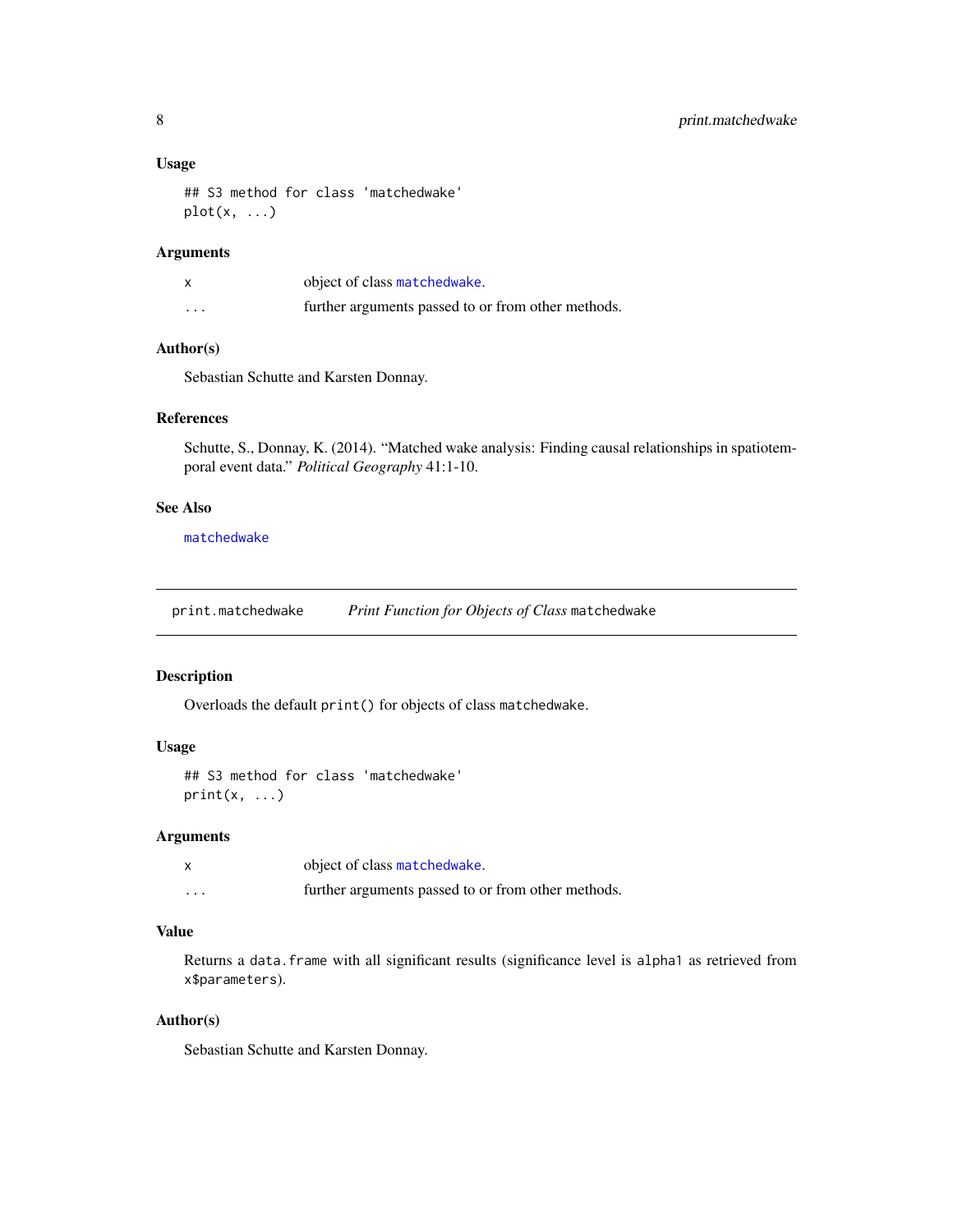## <span id="page-8-0"></span>slideWakeMatch 9

## References

Schutte, S., Donnay, K. (2014). "Matched wake analysis: Finding causal relationships in spatiotemporal event data." *Political Geography* 41:1-10.

#### See Also

[matchedwake](#page-2-1)

<span id="page-8-1"></span>slideWakeMatch *Auxiliary Function to Match Data and Estimate Treatment Effects*

#### Description

Method takes the output of [slidingWake](#page-9-1), matches observations using [cem](#page-0-0) and estimates treatment effects using linear models ([lm](#page-0-0) or [att](#page-0-0)) or a count dependent variable model ([glm.nb](#page-0-0)).

## Usage

```
slideWakeMatch(wakes, alpha1, matchColumns, estimation, weighted,
               estimationControls, TCM, match.default, ...)
```
## Arguments

| wakes              | data. frame. See "wakes" in the description of matched wake for details.                                      |  |  |
|--------------------|---------------------------------------------------------------------------------------------------------------|--|--|
| alpha1             | significance level used for the analysis and plots. Default $= 0.05$ .                                        |  |  |
| matchColumns       | vector of Strings indicating the columns to match on.                                                         |  |  |
| estimation         | String specifying method used for estimation.                                                                 |  |  |
| weighted           | Boolean specifying whether regression is weighted.                                                            |  |  |
| estimationControls |                                                                                                               |  |  |
|                    | vector of Strings indicating additional control dimensions to be included in the<br>estimation.               |  |  |
| <b>TCM</b>         | Boolean to select whether the method should match on counts of previous treat-<br>ment and control instances. |  |  |
| match.default      | Boolean to select whether observations are matched using cem.                                                 |  |  |
| .                  | optional parameters that can be passed to the methods used for matching and<br>estimation.                    |  |  |

## Details

See the description of [matchedwake](#page-2-1) for details.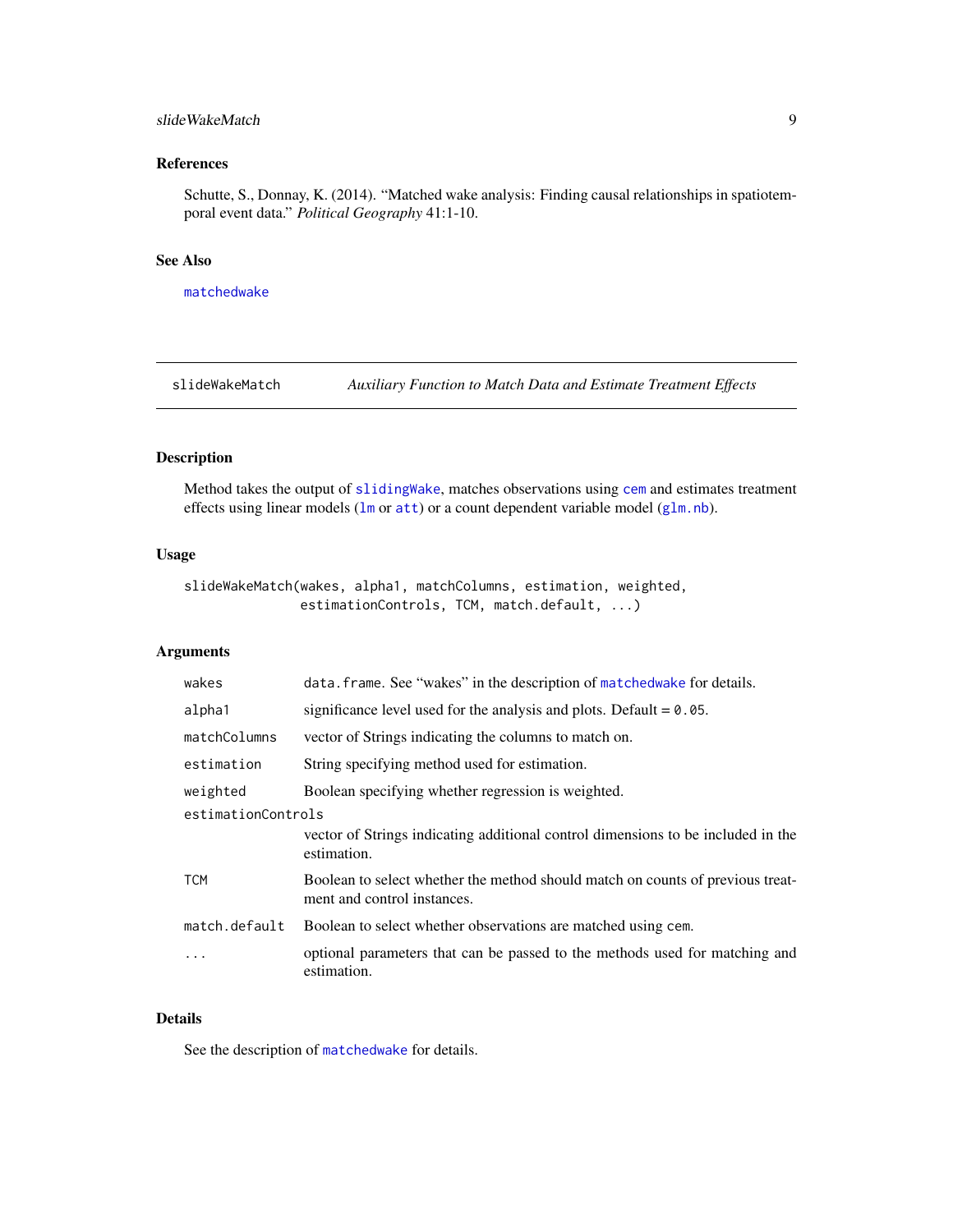<span id="page-9-0"></span>Returns a list with the following slots:

| estimates | data frame with estimates and p values for all spatial and temporal windows<br>considered.           |
|-----------|------------------------------------------------------------------------------------------------------|
| matching  | data, frame with detailed matching statistics for all spatial and temporal win-<br>dows considered.  |
| SUTVA     | data, frame with detailed statistics on the degree of overlaps of the spatiotem-<br>poral cylinders. |
| wakes     | data.frame.                                                                                          |

See the description of [matchedwake](#page-2-1) for details.

## Author(s)

Sebastian Schutte and Karsten Donnay.

#### References

Schutte, S., Donnay, K. (2014). "Matched wake analysis: Finding causal relationships in spatiotemporal event data." *Political Geography* 41:1-10.

## See Also

[matchedwake](#page-2-1), [slidingWake](#page-9-1)

|  |  |  |  |  |  | slıdıngWake |  |
|--|--|--|--|--|--|-------------|--|
|--|--|--|--|--|--|-------------|--|

<span id="page-9-1"></span>slidingWake *Auxiliary Function to Iterate Through Sliding Spatiotemporal Windows*

#### Description

Method iterates through all spatial and temporal window sizes specified and counts dependent events with a given spatial window and for a given temporal window (symmetrically in forward and backward direction in time). For performance reasons, the iterative counting is done in Java using the rJava interface.

**IMPORTANT**: The size of the Java heap space has to be set before first calling the package via library(mwa) since JVM size cannot change once it has been initialized. This also implies that R has to be restarted if another library was already using a JVM in order for the heap space option to have any effect. To set the heap space to 1 GB, for example, use options (java.parameters = "-Xmx1g") (512 MB is the default size).

## Usage

slidingWake(data, t\_unit, t\_window, spat\_window, treatment, control, dependent, matchColumns, estimationControls)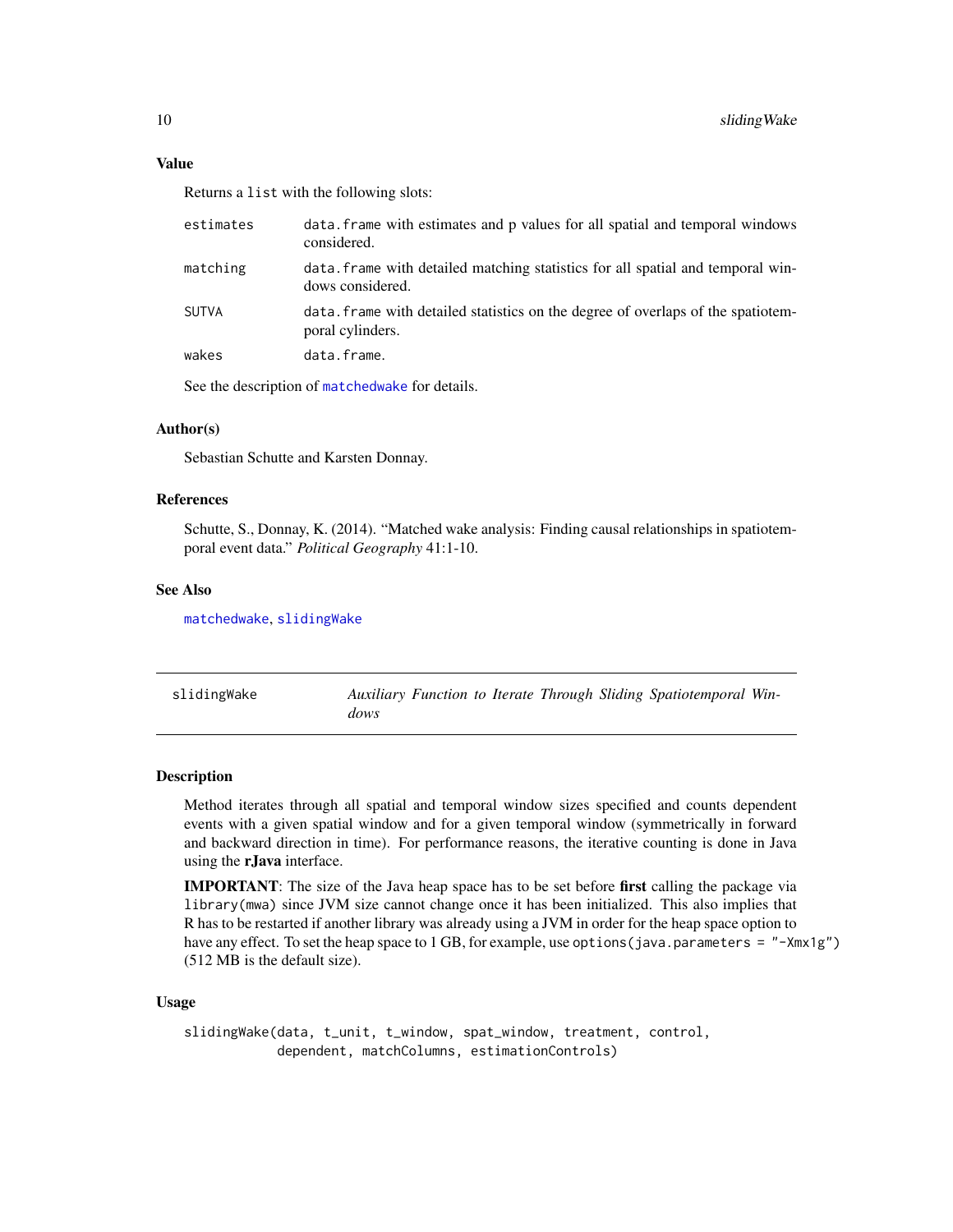## <span id="page-10-0"></span>Arguments

| data               | data. frame containing the observations.                                                        |  |  |
|--------------------|-------------------------------------------------------------------------------------------------|--|--|
| $t_$ unit          | String specifying the temporal units to be used.                                                |  |  |
| t_window           | specification of temporal windows in t_units.                                                   |  |  |
| spat_window        | specification of spatial windows in kilometers.                                                 |  |  |
| treatment          | vector of Strings identifying which type of events serve as treatments.                         |  |  |
| control            | vector of Strings identifying which type of events serve as controls.                           |  |  |
| dependent          | vector of Strings identifying which type of events are affected by treatment.                   |  |  |
| matchColumns       | vector of Strings indicating the columns to match on.                                           |  |  |
| estimationControls |                                                                                                 |  |  |
|                    | vector of Strings indicating additional control dimensions to be included in the<br>estimation. |  |  |

## Details

See the description of [matchedwake](#page-2-1) for details.

## Value

Returns a data.frame. See "wakes" in the description of [matchedwake](#page-2-1) for details.

#### Author(s)

Sebastian Schutte and Karsten Donnay.

## References

Schutte, S., Donnay, K. (2014). "Matched wake analysis: Finding causal relationships in spatiotemporal event data." *Political Geography* 41:1-10.

#### See Also

[matchedwake](#page-2-1), [slideWakeMatch](#page-8-1)

<span id="page-10-1"></span>summary.matchedwake *Summary Function for Objects of Class* matchedwake

## Description

Overloads the default summary() for objects of class matchedwake.

## Usage

```
## S3 method for class 'matchedwake'
summary(object, detailed = FALSE, ...)
```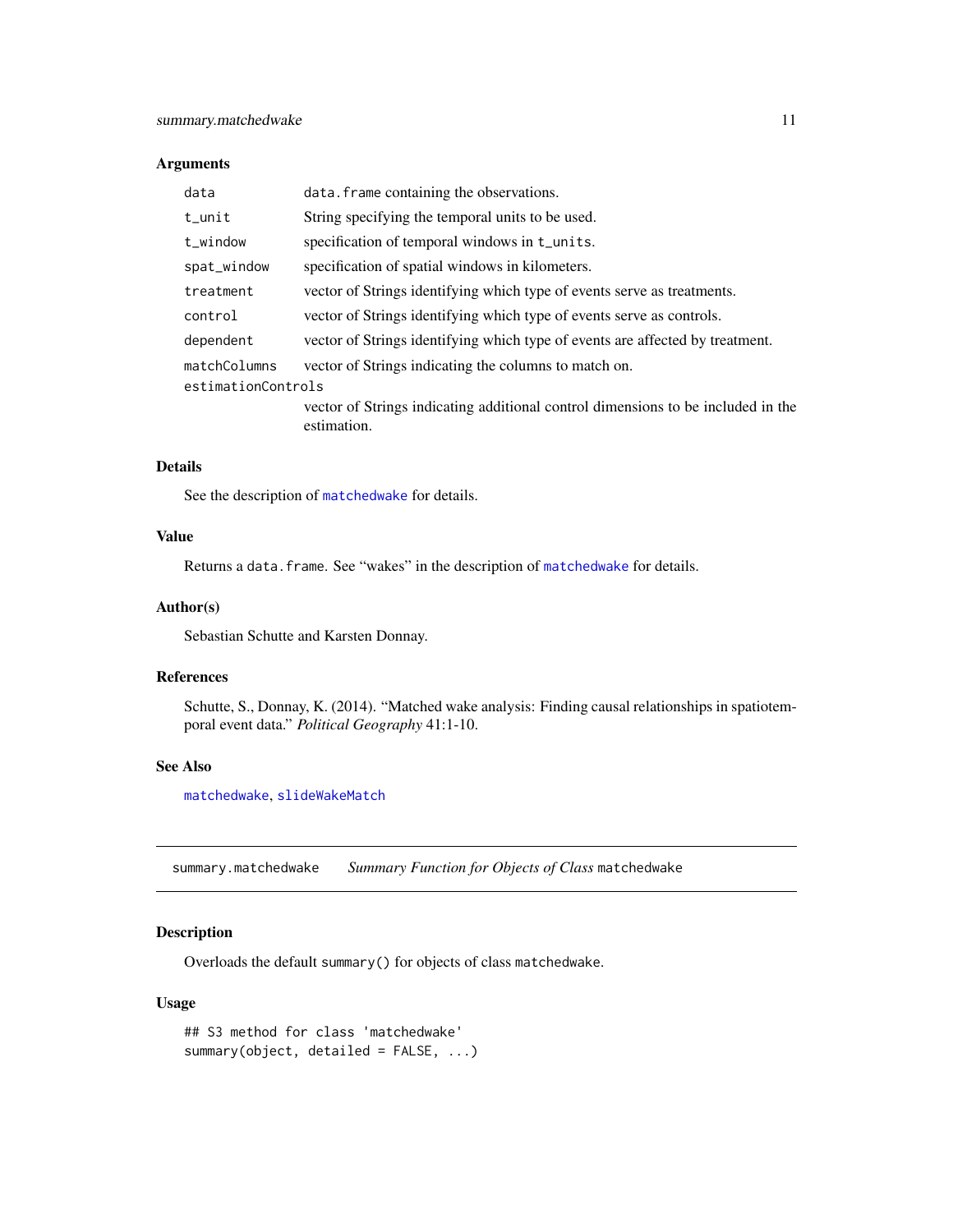## <span id="page-11-0"></span>Arguments

| object   | object of class matchedwake.                                                             |
|----------|------------------------------------------------------------------------------------------|
| detailed | Boolean indicating whether or not a detailed summary should be returned. Default = TRUE. |
| $\cdot$  | further arguments passed to or from other methods.                                       |

## Value

Returns a data.frame with an overview of all significant results (significance level is alpha1 as retrieved from x\$parameters). If detailed = TRUE this overview includes a number of matching statistics and statistics on overlaps of the spatiotemporal cylinders. If additional control dimensions were included in the estimation, it also provides an overview of the corresponding coefficients and p values for all significant results.

## Author(s)

Sebastian Schutte and Karsten Donnay.

## References

Schutte, S., Donnay, K. (2014). "Matched wake analysis: Finding causal relationships in spatiotemporal event data." *Political Geography* 41:1-10.

## See Also

[matchedwake](#page-2-1)